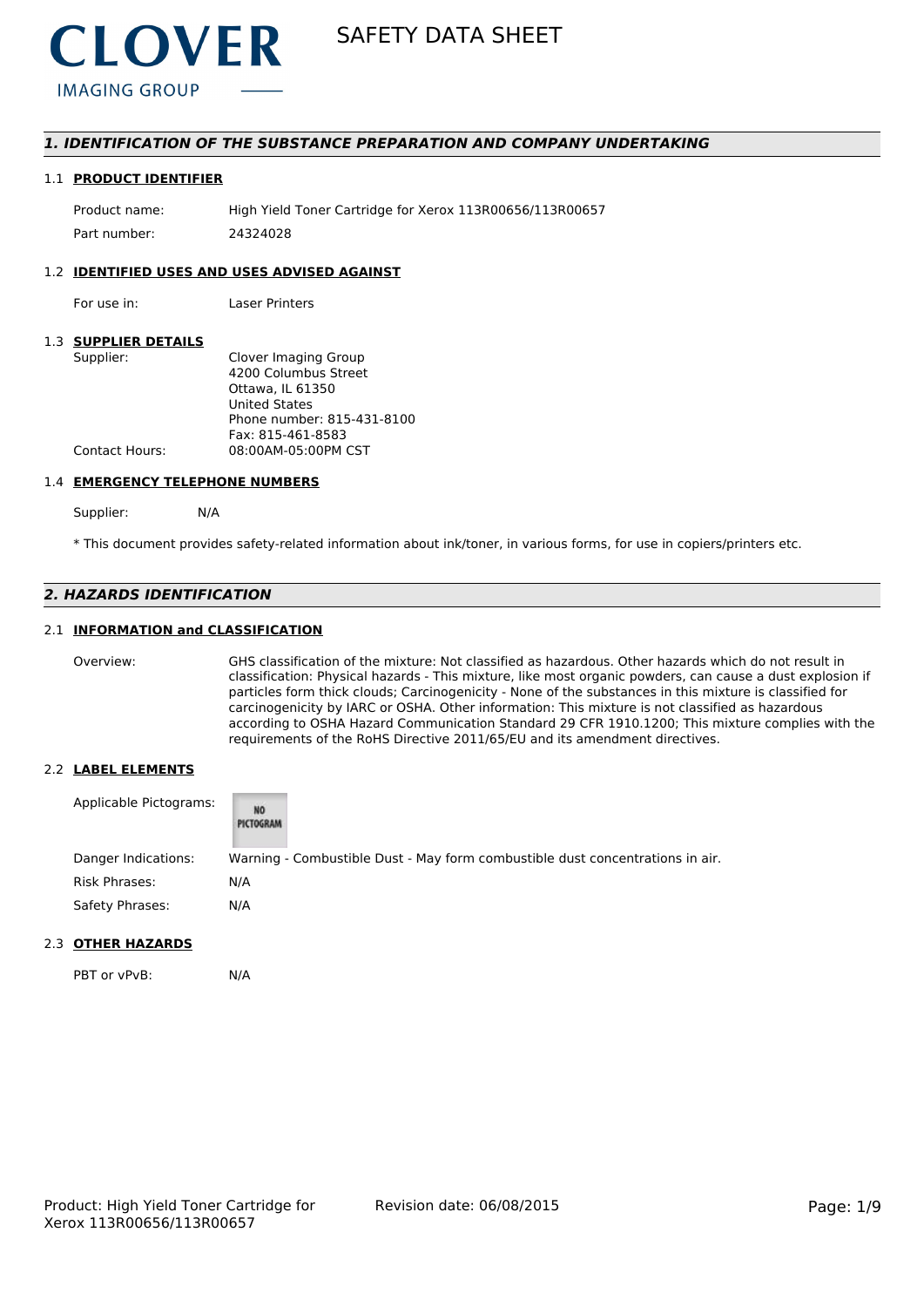

# *3. COMPOSITION / INFORMATION ON INGREDIENTS*

| <b>Ingredients</b> | <b>CAS number</b>   | Weight %  | <b>OSHA</b>                      | <b>ACGIH</b>     | <b>Other</b>                       |
|--------------------|---------------------|-----------|----------------------------------|------------------|------------------------------------|
|                    |                     |           | <b>PEL</b>                       | <b>TLV</b>       |                                    |
|                    |                     |           |                                  |                  |                                    |
| Polyester Resin    | <b>TRADE SECRET</b> | 40-60     |                                  |                  | TSCA listed/exempted: Yes          |
| Iron Oxide         | 1317-61-9           | $35 - 55$ | $10 \text{ mg/m}$                | $5 \text{ mg/m}$ | TSCA listed/exempted: Yes          |
| Amorphous Silica   | 7631-86-9           | $<$ 5     | 20 mppcf*                        | Not              | TSCA listed/exempted: Yes.         |
|                    |                     |           | or 80/%                          | established      |                                    |
|                    |                     |           | $\text{SiO2} \text{mg}/\text{m}$ |                  |                                    |
|                    |                     |           | $(*$ million                     |                  |                                    |
|                    |                     |           | particles                        |                  |                                    |
|                    |                     |           | per cubic                        |                  |                                    |
|                    |                     |           | foot)                            |                  |                                    |
|                    |                     |           | TWA: 15                          | TWA: 10          | Mixture as particulate not         |
|                    |                     |           | mq/m3                            | mg/m3            | otherwise classified. Refer to     |
|                    |                     |           | (Total dust),                    | (Inhalable)      | Section 8 for information on       |
|                    |                     |           | 5 mg/m $3$                       | particulate),    | exposure limits and Section 11 for |
|                    |                     |           | (Respirable)                     | $3 \text{ mg/m}$ | toxicological information.         |
|                    |                     |           | fraction)                        | (Respirable)     |                                    |
|                    |                     |           |                                  | particulate)     |                                    |

The Full Text for all R-Phrases are Displayed in Section 16 **COMPOSITION COMMENTS**

The Data Shown is in accordance with the latest Directives.

This section provides composition information for the specified substance/mixture.

# *4. FIRST-AID MEASURES*

# 4.1 **FIRST AID MEASURES**

# 4.1.1 **FIRST AID INSTRUCTIONS BY RELEVANT ROUTES OF EXPOSURE**

| Inhalation:   | Provide fresh air immediately. If symptoms occur, seek medical advice.                                                                                |
|---------------|-------------------------------------------------------------------------------------------------------------------------------------------------------|
| Eye contact:  | Do not rub eyes. Immediately rinse with plenty of clean running water until particles are washed<br>out. If irritation persists, seek medical advice. |
| Skin contact: | Wash out particles with plenty of water and soap. If irritation develops, seek medical advice.                                                        |
| Ingestion:    | Clean mouth out with water. Drink several glasses of water. If sickness develops, seek medical<br>advice.                                             |

### 4.1.2 **ADDITIONAL FIRST AID INFORMATION**

Additional first aid information: N/A

| Auditional ill st alu illionnation.   | N/H                                                                                                                                                             |
|---------------------------------------|-----------------------------------------------------------------------------------------------------------------------------------------------------------------|
| Immediate Medical Attention Required: | Immediate medical attention may be required in the unlikely event of extreme<br>inhalation, eye contact or unusual reaction due to physical idiosyncrasy of the |
|                                       | person.                                                                                                                                                         |

### 4.2 **SYMPTOMS AND EFFECTS**

Acute Symptoms from Exposure: Eye contact: Irritation may occur by mechanical abrasion. Skin contact: Minimal skin irritation may occur. Inhalation: Slight irritation of respiratory tract may occur with exposure to large amount of toner dust. Ingestion: Ingestion is an unlikely route of entry under normal conditions of use. Delayed Symptoms from Exposure: N/A

# 4.3 **IMMEDIATE SPECIAL TREATMENT OR EQUIPMENT REQUIRED**

N/A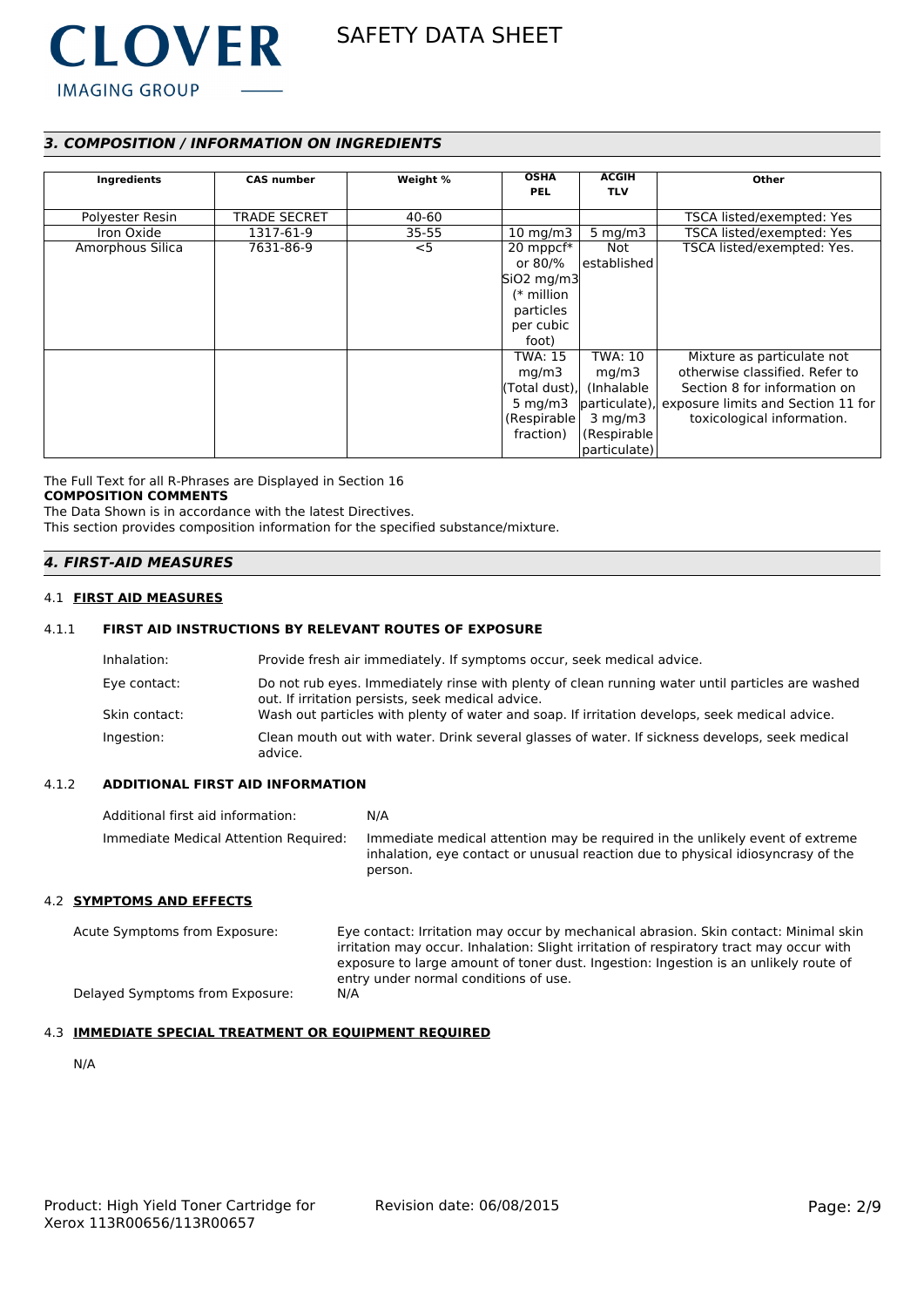

# *5. FIRE-FIGHTING MEASURES*

#### 5.1 **EXTINGUISHING MEDIA**

| Recommended Extinguishing Media:    | Water, foam, dry chemical. |
|-------------------------------------|----------------------------|
| Extinguishing Media Not to be Used: | None known.                |

### 5.2 **SPECIAL HAZARD**

Unusual Fire/Explosion Hazards: Toner, like most organic powders, is capable of creating a dust explosion when particles form thick clouds. Carbon monoxide and carbon dioxide are hazardous resulting gases.

Extinguishing Media Not to be Used: N/A

#### 5.3 **ADVICE FOR FIRE FIGHTERS**

Avoid inhalation of smoke. Wear protective clothing and wear self-contained breathing apparatus

## *6. ACCIDENTAL RELEASE MEASURES*

# 6.1 **PERSONAL PRECAUTIONS, PROTECTIVE EQUIPMENT AND EMERGENCY PROCEDURES**

#### 6.1.1 **PRECAUTIONS FOR NON-EMERGENCY PERSONNEL**

Avoid dust formation. Do not breathe dust.

#### 6.1.2 **ADDITIONAL FIRST AID INFORMATION**

N/A

#### 6.1.3 **PERSONAL PROTECTION**

Wear personal protective equipment as described in Section 8.

#### 6.2 **ENVIRONMENTAL PRECAUTIONS**

Regulatory Information: Keep product out of sewers and watercourses.

#### 6.3 **METHODS AND MATERIAL FOR CONTAINMENT AND CLEANUP**

Spill or Leak Cleanup Procedures: Eliminate sources of ignition and flammables. Shelter the released material (powder) from wind to avoid dust formation and scattering. Vacuum or sweep the material into a sealed container. If a vacuum cleaner is used, it must be dust explosion-proof. Dispose of the material in accordance with Federal/state/local requirements.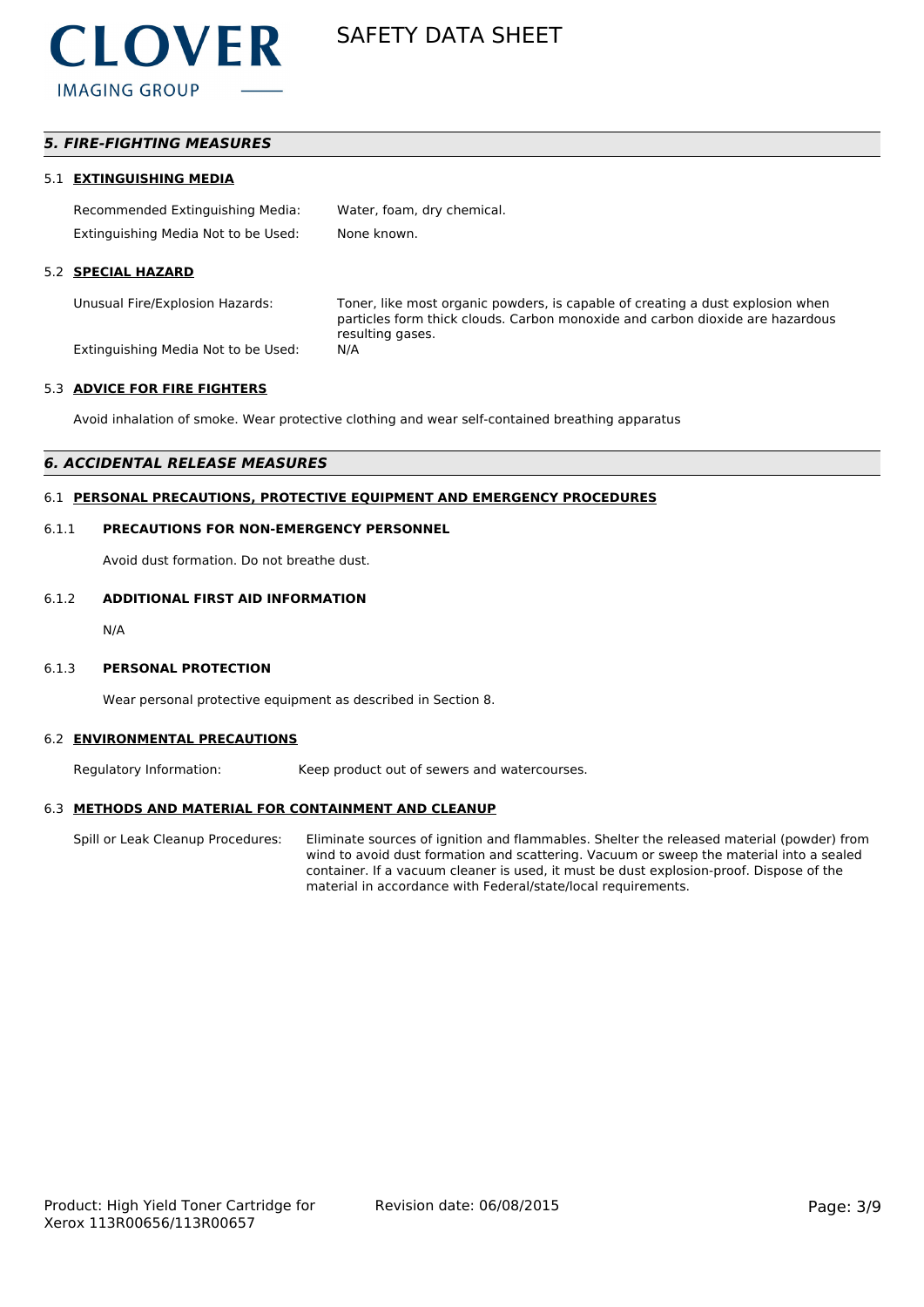# *7. HANDLING AND STORAGE*

#### 7.1 **PRECAUTIONS FOR SAFE HANDLING**

Recommendations for Handling: No special precautions when used as intended. Keep containers closed. If toner, avoid creating dust. Keep away from ignition sources. Advice on General Hygiene: Never eat, drink or smoke in work areas. Practice good personal hygiene after using this material, especially before eating, drinking, smoking, using the restroom, or applying cosmetics.

#### 7.2 **CONDITIONS FOR SAFE STORAGE**

Avoid high temperatures, >100°F/32°C

#### 7.3 **SPECIFIC END USES**

Printing devices

#### *8. EXPOSURE CONTROLS/PERSONAL PROTECTION*

#### 8.1 **CONTROL PARAMETERS**

The best protection is to enclose operations and/or provide local exhaust ventilation at the site of chemical release in order to maintain airborne concentrations of the product below OSHA PELs (See Section 3). Local exhaust ventilation is preferred because it prevents contaminant dispersion into the work area by controlling it at its source.

#### 8.2 **EXPOSURE CONTROLS**

#### **Respiratory protection:**

IMPROPER USE OF RESPIRATORS IS DANGEROUS. Seek professional advice prior to respirator selection and use. Follow OSHA respirator regulations (29 CFR 1910.134 and 1910.137) and, if necessary, wear a NIOSH approved respirator. Select respirator based on its suitability to provide adequate worker protection for given work conditions, levels of airborne contamination, and sufficient levels of oxygen.

#### **Eye/Face Protection:**

Contact lenses are not eye protective devices. Appropriate eye protection must be worn instead of, or in conjunction with contact lenses.

#### **Hand/Skin Protection:**

For emergency or non-routine operations (cleaning spills, reactor vessels, or storage tanks), wear an SCBA. WARNING! Air purifying respirators do not protect worker in oxygen deficient atmospheres.

#### **Additional Protection:**

N/A

#### **Protective Clothing and Equipment:**

Wear chemically protective gloves, boots, aprons, and gauntlets to prevent prolonged or repeated skin contact. Wear splashproof chemical goggles and face shield when working with liquid, unless full face piece respiratory protection is worn.

#### **Safety Stations:**

Make emergency eyewash stations, safety/quick-drench showers, and washing facilities available in work area.

#### **Contaminated Equipment:**

Separate contaminated work clothes from street clothes. Launder before reuse. Remove material from your shoes and clean personal protective equipment. Never take home contaminated clothing.

#### **Comments:**

Never eat, drink or smoke in work areas. Practice good personal hygiene after using this material, especially before eating, drinking, smoking, using the restroom, or applying cosmetics.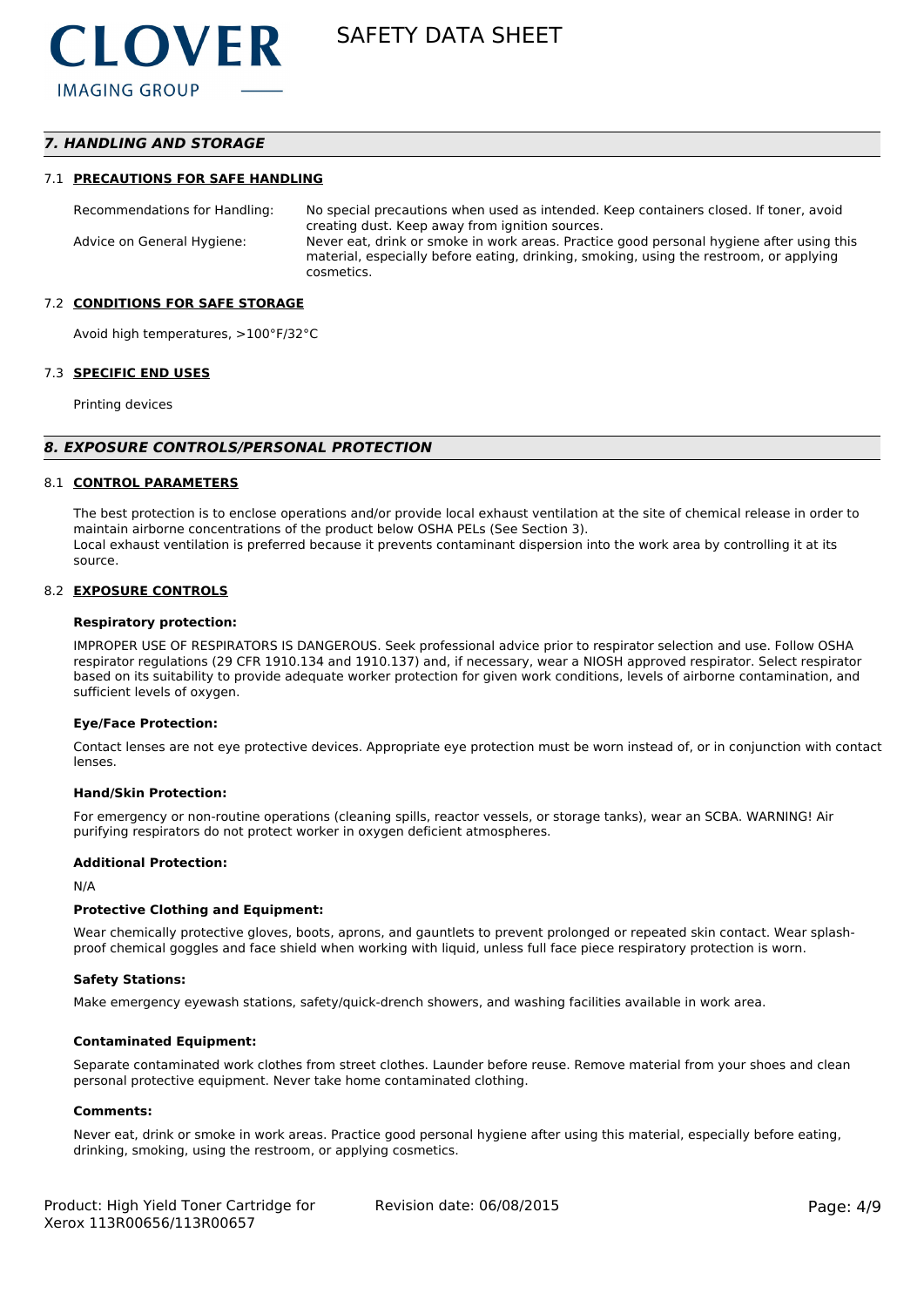# *9. PHYSICAL AND CHEMICAL PROPERTIES*

# 9.1 **DETAIL INFORMATION**

| Physical state:            | APPEARANCE: Fine black powder. |
|----------------------------|--------------------------------|
| Color:                     | Black                          |
| Odor:                      | None or slight plastic odor    |
| Odor threshold:            | N/A                            |
|                            |                                |
| Boiling point:             | N/A                            |
| Melting point:             | N/A                            |
| Flash point:               | N/A                            |
| Explosion limits:          | N/A                            |
| Relative density:          | $1.5 - 2.5$                    |
| Auto-ignition temperature: | N/A                            |
|                            |                                |

### 9.2 **OTHER INFORMATION**

FLAMMABILITY: Not flammable by burning rate DOT/UN test N.1 (similar product). SOLUBILITY: Negligible in water. Partially soluble in some organic solvents such as Toluene and Tetrahydrofuran.

# *10. CHEMICAL STABILITY AND REACTIVITY*

#### 10.1 **Reactivity:**

| <b>Reactivity Hazards:</b>     | None                                                                                                           |
|--------------------------------|----------------------------------------------------------------------------------------------------------------|
| Data on Mixture Substances:    | None                                                                                                           |
| 10.2 Chemical Stability:       | The product is stable. Under normal conditions of storage and use, hazardous<br>polymerization will not occur. |
| 10.3 Hazardous Polymerization: | Stable under conditions of normal use.                                                                         |
| 10.4 Conditions to Avoid:      | Keep away from heat, flame, sparks and other ignition sources.                                                 |
| 10.5 Incompatible Materials:   | Strong oxidizing materials                                                                                     |
| 10.6 Hazardous Decomposition:  | Will not occur.                                                                                                |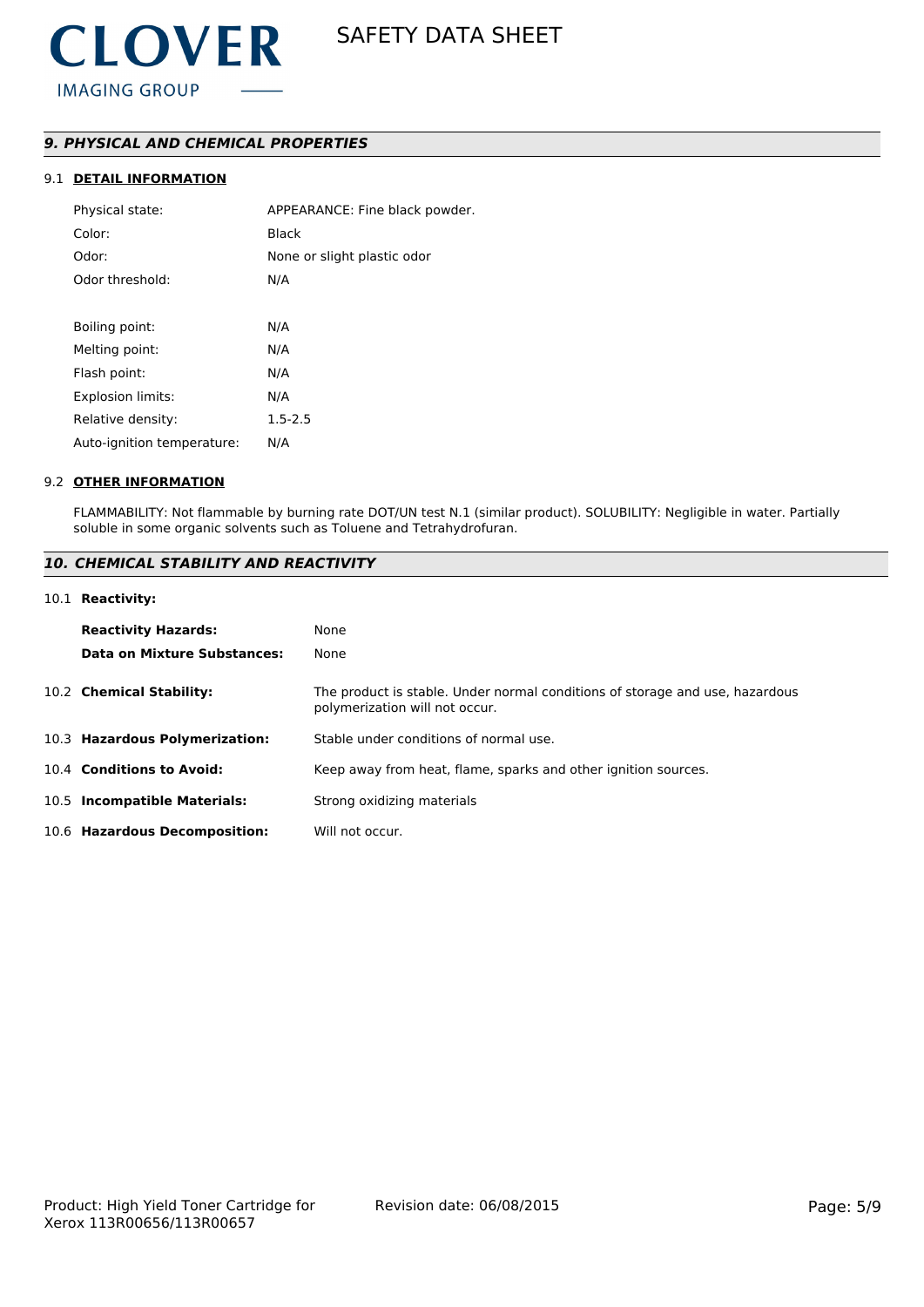

# *11. INFORMATION ON TOXICOLOGICAL EFFECT*

| <b>Mixtures:</b>                   |                                                                                                                                                                                             |
|------------------------------------|---------------------------------------------------------------------------------------------------------------------------------------------------------------------------------------------|
|                                    | According to our test results of this or similar mixture, and the information provided by the<br>suppliers about the substances contained in this mixture, seriously damaging effect is not |
|                                    | expected when this mixture is treated in accordance with standard industrial practices and                                                                                                  |
|                                    | Federal/state/local requirements. Refer to Section 2 for potential health effects and Section 4 for                                                                                         |
|                                    | first aid measures.                                                                                                                                                                         |
|                                    |                                                                                                                                                                                             |
| <b>Acute Toxicity:</b>             | N/A                                                                                                                                                                                         |
| <b>Skin Corrosion/Irritation:</b>  | N/A                                                                                                                                                                                         |
| <b>Serious Eye Damage:</b>         | N/A                                                                                                                                                                                         |
| Inhalation:                        | N/A                                                                                                                                                                                         |
| <b>Sensitization:</b>              | Respiratory: No test data available. None of the substances in this mixture is classified as a                                                                                              |
|                                    | respiratory sensitizer.                                                                                                                                                                     |
| <b>Mutagenicity:</b>               | Ames test (Salmonella typhimurium, Escherichia coli) negative.                                                                                                                              |
| <b>Carcinogenicity:</b>            | N/A                                                                                                                                                                                         |
| <b>Reproductive Toxicity:</b>      | No test data available. None of the substances in this mixture is classified for reproductive toxicity.                                                                                     |
| <b>STOT - Single Exposure:</b>     | N/A                                                                                                                                                                                         |
| <b>STOT - Multiple Exposure:</b>   | No test data available. Inhalation tests of a toner for two years showed no significant                                                                                                     |
|                                    | carcinogenicity. (Reference 1 - Test Data) In rats, chronic exposure to toner concentrations 4                                                                                              |
|                                    | mg/m3 and over lead to an accumulation of particles in the lung as well as to persistent                                                                                                    |
|                                    | inflammatory processes and slight to moderate fibrotic changes in the lungs of rats. In hamsters,                                                                                           |
|                                    | these effects were only observed at significantly higher concentrations (> 20 mg/m3). The particle                                                                                          |
|                                    | accumulation in the lung tissue of the experimental animals is attributed to a damage and                                                                                                   |
|                                    | overload of the lung clearance mechanisms and is called "lung overloading". This is not an effect                                                                                           |
|                                    | specific to toner dust but is generally observed when high concentrations of other, slightly soluble                                                                                        |
|                                    | dusts are inhaled. The lowest-observable-effect-level (LOEL) was 4 mg/m3 and the no-observable-                                                                                             |
|                                    | effect-level (NOEL) was 1 mg/m3 in rats. The NOEL was greater than 6 mg/m3 in hamsters.                                                                                                     |
|                                    | (Reference 2 - Test Data) Toner concentration under the normal use of this product is estimated to                                                                                          |
|                                    | be less than 1 mg/m3.                                                                                                                                                                       |
| Ingestion:                         | N/A                                                                                                                                                                                         |
| <b>Hazard Class Information:</b>   | N/A                                                                                                                                                                                         |
| <b>Mixture on Market Data:</b>     | N/A                                                                                                                                                                                         |
| Symptoms:                          | N/A                                                                                                                                                                                         |
| Delayed/Immediate Effects: N/A     |                                                                                                                                                                                             |
| <b>Test Data on Mixture:</b>       | (Reference 1) "Negative Effect of Long-term Inhalation of Toner on Formation of                                                                                                             |
|                                    | 8-Hydroxydeoxyguanosine in DNA in the Lungs of Rats in Vivo", Yasuo Morimoto, et. Al., Inhalation                                                                                           |
|                                    | Toxicology, Vol. 17 (13) p.749-753 (2005). (Reference 2) Studies by Muhle, Bellmann,                                                                                                        |
|                                    |                                                                                                                                                                                             |
|                                    | Creutzenberg et al. "Lung clearance and retention of toner, utilizing a tracer technique during                                                                                             |
|                                    | chronic inhalation exposure in rats." Fundam. Appl. Toxicol 17 (1991) p.300-313. "Lung clearance                                                                                            |
|                                    | and retention of toner, TiO2, and crystalline Silica, utilizing a tracer technique during chronic                                                                                           |
|                                    | inhalation exposure in Syrian golden hamsters." Inhal. Toxicol. 10 (1998) p.731-751. "Subchronic                                                                                            |
|                                    | inhalation study of toner in rats." Inhal. Toxicol. 2 (1990) p.341-360. "Pulmonary response to toner                                                                                        |
|                                    | upon chronic inhalation exposure in rats." Fundam. Appl. Toxicol. 17 (1991) p.280-299.                                                                                                      |
|                                    | "Pulmonary response to toner, TiO2 and crystalline Silica upon chronic inhalation exposure in                                                                                               |
|                                    | Syrian golden hamsters." Inhal. Toxicol. 10 (1998) p.699-729.                                                                                                                               |
| <b>Not Meeting Classification:</b> | N/A                                                                                                                                                                                         |
| <b>Routes of Exposure:</b>         | N/A                                                                                                                                                                                         |
| <b>Interactive Effects:</b>        | N/A                                                                                                                                                                                         |
| <b>Absence of Specific Data:</b>   | N/A                                                                                                                                                                                         |
| Mixture vs Substance Data: N/A     |                                                                                                                                                                                             |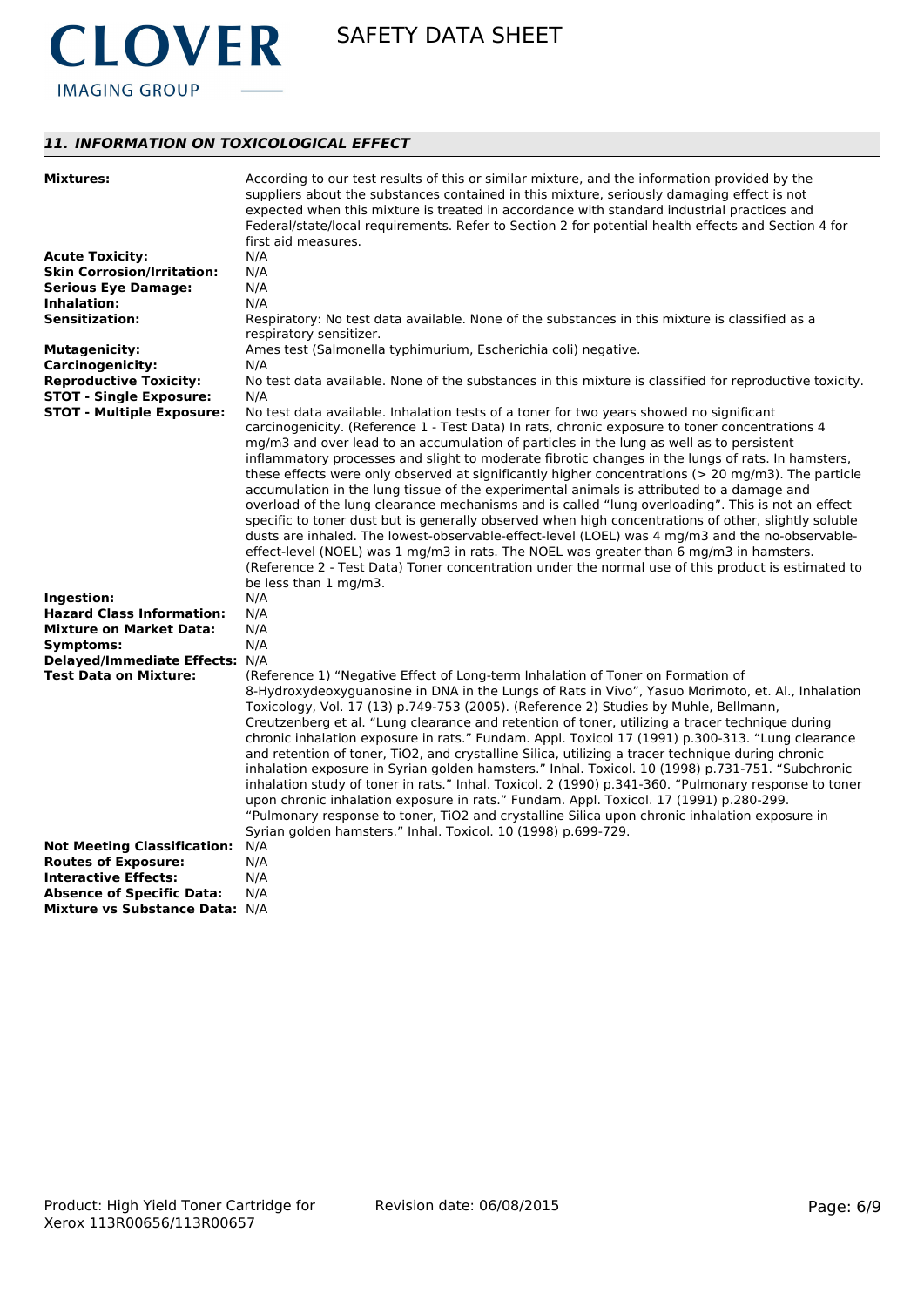

# *12. ECOLOGICAL INFORMATION*

| 12.1 <b>Eco toxicity:</b>           | According to our test results of this or similar mixture, and the information provided by the<br>suppliers about the substances contained in this mixture, this mixture is not expected to be<br>harmful to ecology. Acute toxicity to aguatic organisms (a similar product): 72-hour IC50 (for<br>algae, Pseudokirchneriella subcapitata, OECD 201) $> 1,000$ mg/L, NOEC 1,000 mg/L; 48-hour<br>EC50 (for Daphnia magna, OECD 202) $> 1,000$ mg/L, NOEC 1,000 mg/L; 96-hour LC50 (for fish,<br>Rainbow trout, OECD 203) $> 1,000$ mg/L, NOEC 1,000 mg/L. |  |
|-------------------------------------|-----------------------------------------------------------------------------------------------------------------------------------------------------------------------------------------------------------------------------------------------------------------------------------------------------------------------------------------------------------------------------------------------------------------------------------------------------------------------------------------------------------------------------------------------------------|--|
| 12.2 Degradability:                 | N/A                                                                                                                                                                                                                                                                                                                                                                                                                                                                                                                                                       |  |
| 12.3 Bioaccumulation Potential: N/A |                                                                                                                                                                                                                                                                                                                                                                                                                                                                                                                                                           |  |
| 12.4 Mobility in Soil:              | N/A                                                                                                                                                                                                                                                                                                                                                                                                                                                                                                                                                       |  |
| 12.5 PBT & vPvB Assessment:         | N/A                                                                                                                                                                                                                                                                                                                                                                                                                                                                                                                                                       |  |
| 12.6 Other Adverse Effects:         | None known.                                                                                                                                                                                                                                                                                                                                                                                                                                                                                                                                               |  |
| <b>13. DISPOSAL CONSIDERATIONS</b>  |                                                                                                                                                                                                                                                                                                                                                                                                                                                                                                                                                           |  |

#### **Disposal Information:**

 Dispose of product in accordance with local authority regulations. Empty container retains product residue.

## **Physical/Chemical Properties that affect Treatment:**

Symbol: This product is not classified as dangerous

Risk Phrases: This product is not classified according to the federal, state and local environmental regulations.

# **Waste Treatment Information:**

If toner, do not shred toner cartridge, unless dust-explosion prevention measures are taken. Finely dispersed particles may form explosive mixtures in air. Dispose of in compliance with federal, state, and local regulations.

#### **Personal Protection Required:**

N/A

| <b>14. TRANSPORT INFORMATION</b> |                                                                                                                                             |  |
|----------------------------------|---------------------------------------------------------------------------------------------------------------------------------------------|--|
| 14.1 <b>ID Number:</b>           | None. Not a regulated material under the United States DOT, IMDG, ADR, RID, or ICAO/IATA.                                                   |  |
| 14.2 Shipping Name:              | None. Not a regulated material under the United States DOT, IMDG, ADR, RID, or ICAO/IATA.                                                   |  |
| 14.3 Hazard Class:               | None. Not a regulated material under the United States DOT, IMDG, ADR, RID, or ICAO/IATA.                                                   |  |
| 14.4 Packing Group:              | N/A                                                                                                                                         |  |
| 14.5 Environmental Hazards:      | Not a marine pollutant according to the IMDG Code. Not environmentally hazardous according<br>to the UN Model Regulations, ADR, RID or ADN. |  |
| 14.6 User Precautions:           | Do not open or break a container during transportation unless absolutely needed.                                                            |  |
| 14.7 Bulk Transport:             | N/A                                                                                                                                         |  |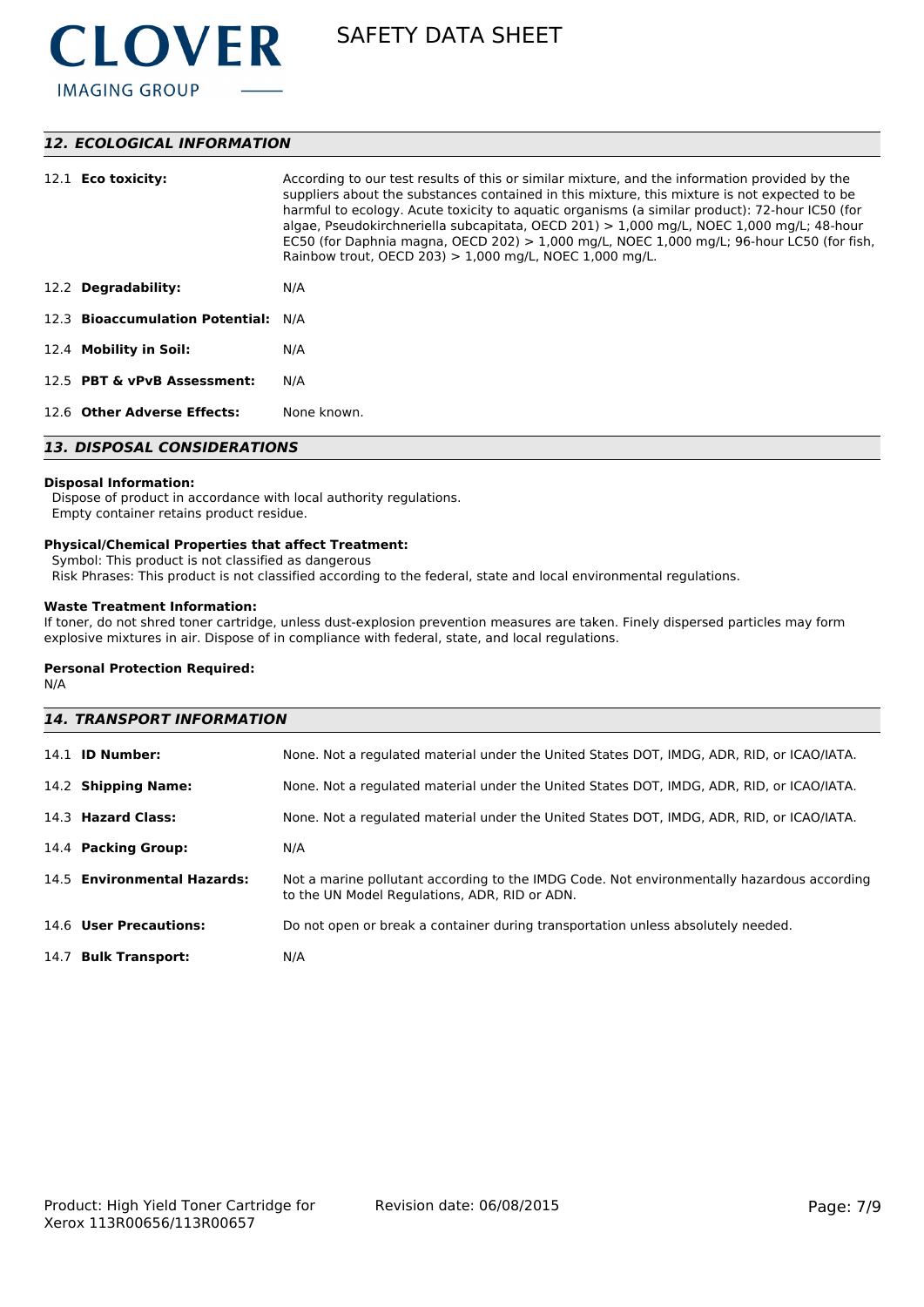

# *15. REGULATORY INFORMATION*

| 15.1 Regulatory Information: | TSCA: All the substances in this mixture are listed or exempted in accordance with TSCA. |
|------------------------------|------------------------------------------------------------------------------------------|
|------------------------------|------------------------------------------------------------------------------------------|

**EPA Regulatory Information:** N/A

**CERCLA Reportable Quantity:** Not applicable to this mixture.

#### 15.2 **Superfund Information:**

**Hazard Categories:**

**Immediate:** N/A

**Delayed:** N/A

**Fire:** N/A

**Pressure:** N/A

**Reactivity:** N/A

**Section 302 - Extremely Hazardous:** Not applicable to this mixture.

**Section 311 - Hazardous:** Immediate health hazard: No (All the ingredients of this product are bound within the mixture.) Chronic health hazard: No (All the ingredients of this product are bound within the mixture.) Sudden release of pressure hazard: No. Reactive hazard: No.

|                              | 15.3 State Regulations:            | California Proposition 65 (Safe Drinking Water and Toxic Enforcement Act of 1986): This<br>product does not contain any chemicals listed by the State of California.                          |  |
|------------------------------|------------------------------------|-----------------------------------------------------------------------------------------------------------------------------------------------------------------------------------------------|--|
|                              | 15.4 Other Regulatory Information: | This mixture complies with the requirements of the RoHS Directive 2011/65/EU and its<br>amendment directives. Please refer to any other Federal/state/local measures that may be<br>relevant. |  |
| <b>16. OTHER INFORMATION</b> |                                    |                                                                                                                                                                                               |  |
|                              | <b>General Comments:</b>           | This information is based on our current knowledge. It should not therefore be construed as                                                                                                   |  |

guaranteeing specific properties of the products as described or their suitability for a particular application

**Creation Date of this SDS:** 05/18/2021